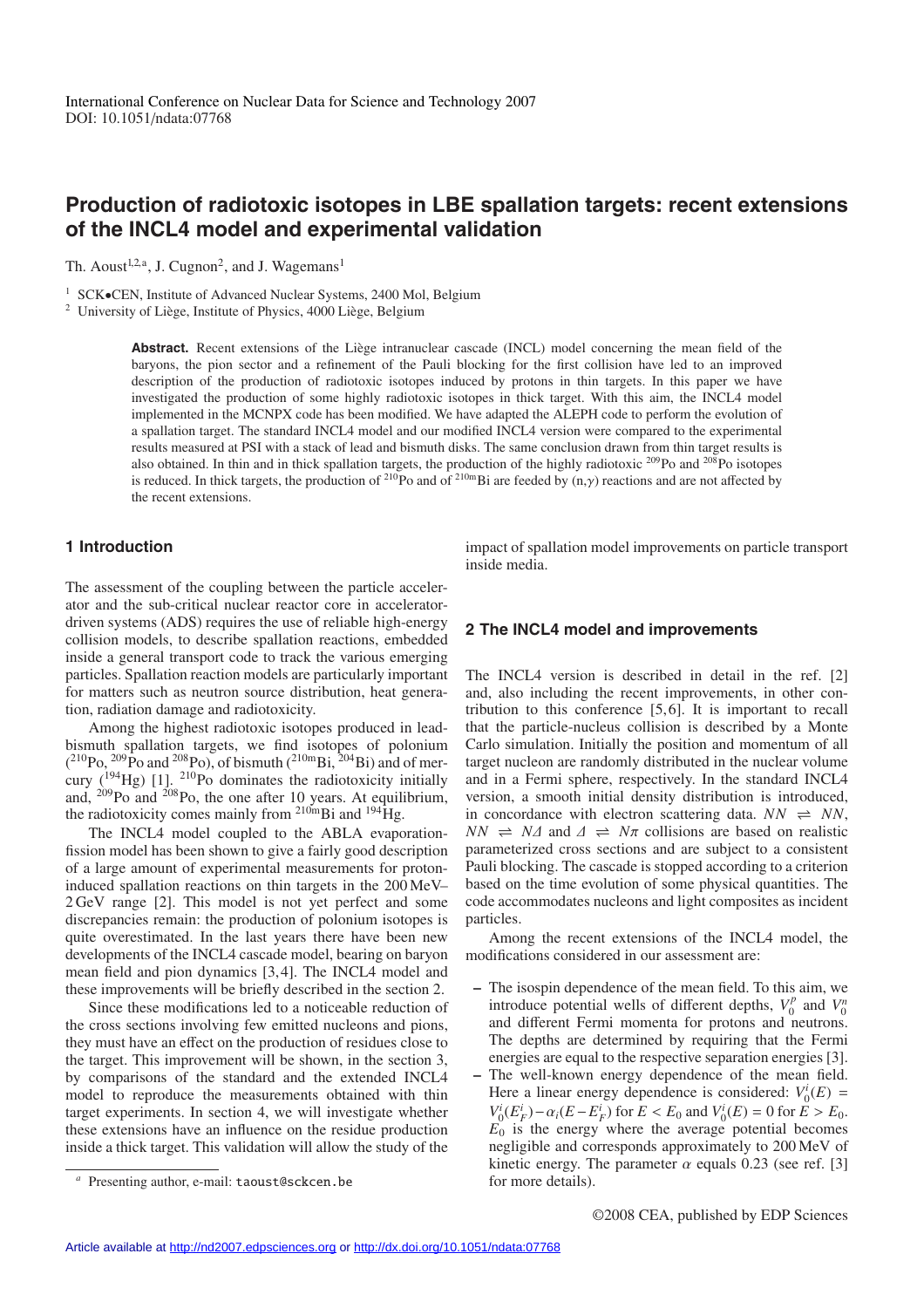- **–** Better pion-nucleon cross sections at energy above the ∆-resonance. These cross sections are parametrized from the Review of Particle Properties of ref. [7].
- **–** Introduction of a mean field for the pions, determined from a global fit to a set of data bearing on  $\pi$  production and  $\pi$ -nucleus cross sections [4]. From this study, for a lead nucleus, the (nuclear) pion mean field is close to −16 MeV for positive pions and close to −45 MeV for negative pions. An average Coulomb potential is added in the interior of the target nucleus and the usual Coulomb potential is introduced at the exterior.
- **–** Refinement (hardening) of the Pauli blocking for the first nucleon-nucleon collision [8].

Overall these developments have an effect relatively weak on the neutron sector, except for the events where few collisions occur: the quasi-elastic peak and the high-energy neutron multiplicity are improved, and consequently the production of residues of masses close to the target mass are also improved.

## **3 Thin target results**

Figure 1 shows excitation functions for the production of some residues whose mass is close to the target one, induced by protons impinging a 209Bi nucleus. The modified INCL4



**Fig. 1.** Cross sections of production of residues, as functions of the kinetic energy of the incident proton impinging a  $^{209}$ Bi nucleus. Results of the standard model and of the modified model are given by dotted lines and continuous lines, respectively. Experimental data (black points) comes from refs. [9–14].

model improves considerably the production of 210Po and of 209Po.

The production of <sup>210</sup>Po is strongly reduced, mainly near to the threshold of the inelastic nucleon-nucleon cross section. This is linked to the reduction of the production of pions in the modified INCL4 model: the only way to produce <sup>210</sup>Po from <sup>209</sup>Bi is the ( $p,\pi^0$ ) reaction. This reduction is mostly induced by the introduction of the energy-dependence of the nucleon mean field which is negligible for proton of kinetic energy higher than 200 MeV.

The production of  $209P<sub>O</sub>$  and  $208P<sub>O</sub>$  is also reduced, but weakly. Here, mostly, this effect results from the decrease of the emission of cascade neutrons due to the implementation of the energy dependence of the nucleon mean field. The main way to produce  $^{209}$ Po and  $^{208}$ Po is from (p,n) reactions and from (p,2n) reactions, respectively. The production of isotopes of bismuth is less modified by our new implementations. When we stay away from isotopes close to the target, variations disappear, except for some rare earth.

#### **4 Thick target results**

In order to assess whether the conclusion drawn with thin target experiments are also observed with thick spallation targets, we have compared the predictions of the standard and the improved INCL4 models with experimental data for production of residual radio-nuclides, determined by  $\gamma$ -ray spectroscopy, in a stack of alternating Pb and Bi disks (30 in total) bombarded with 590 MeV protons at PSI [15]. Each disk has a diameter of 10 cm and a thickness of 1 cm. This stack was irradiated during 8.5 m and the  $\gamma$ -ray spectroscopy was performed some hours to some days after the irradiation.

To perform the transport of the particles inside this thick target we have used the MCNPX transport code, which contains the INCL4.2 model. Our modifications were also implemented (INCL4.4 model) and the MCNPX code was coupled to the ORIGEN evolution code through the use of the ALEPH system developed at SCK•CEN [16]. Since ALEPH is initially not conceived for high-energy particles, we have adapted it to spallation target evolution and we have used the HISTP option of MCNPX [17].

In figure 2 the theoretical estimates obtained in the first bismuth disk and for a time corresponding to the first campaign of measurements (after some hours) are confronted to the experimental results of ref. [19]. The way of measurement



**Fig. 2.** Isotopic density of At, Po, Bi and Pb produced in the second disk  $(^{209}Bi)$ . Experimental data (black points) comes from ref. [19].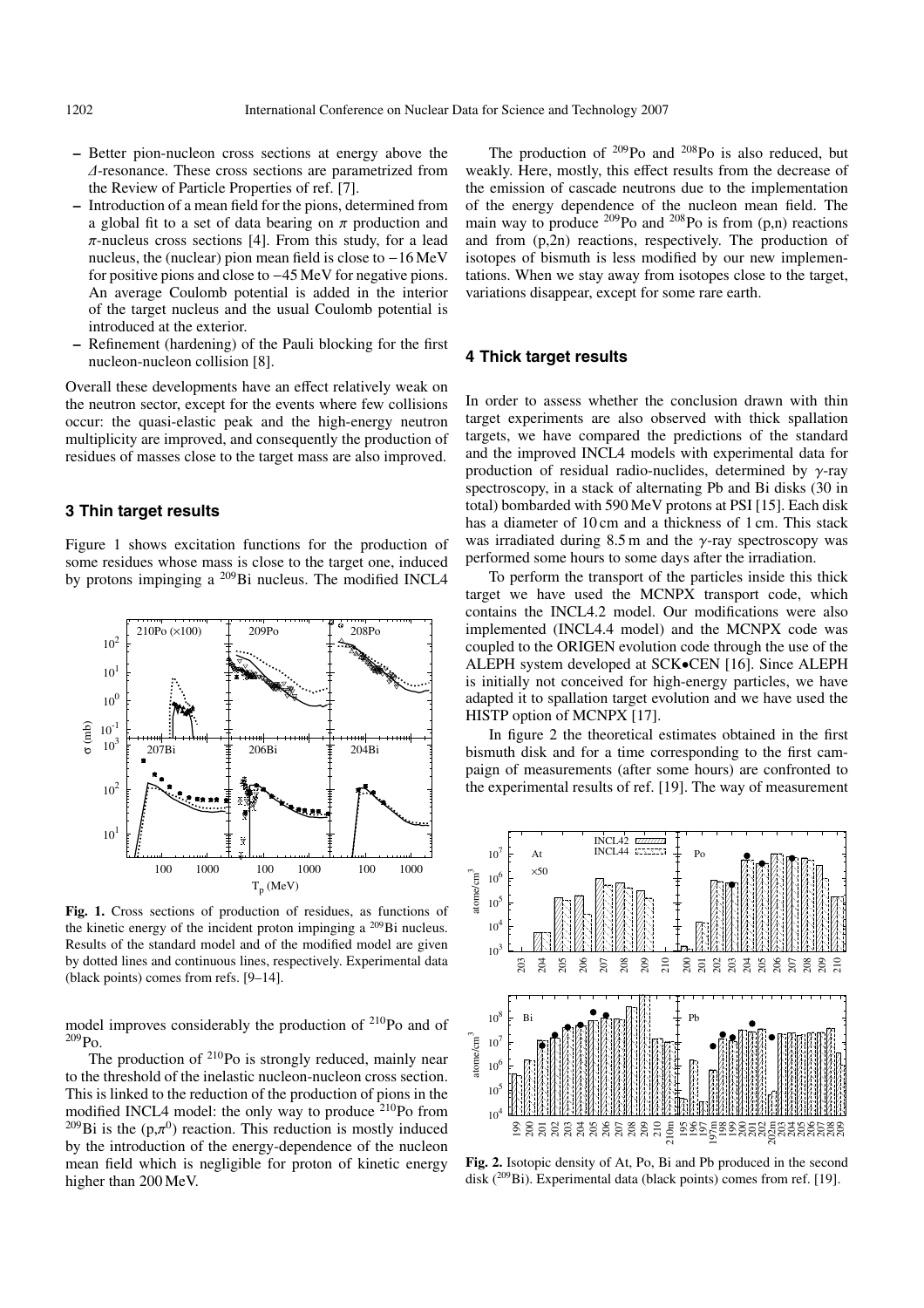of the residues ( $\gamma$ -ray spectroscopy) does not provide with experimental information concerning the highly radiotoxic isotopes created by spallation reactions, which are for most of them  $\alpha$ -emitters. Nevertheless the estimates of the INCL4 models (standard and modified) are close to the experimental values, except for all isomeric isotopes which are strongly underestimated. This results from the use of old data for the residual  $\gamma$ -deexcitation (PHTLIB data file) provided with MCNPX version 26a [18].

As observed from the thin target analysis, few differences appear between the two theoretical evaluations, except for the production of  $Z = Z_T + 1$  and  $A = A_T - x$  with  $x = 0, \ldots, 3$  and for the production of  $Z = Z_T + 2$  isotopes, which are reduced (the subscript "T" refers to the target). We have to note that for these isotopes the reduction is of the same magnitude for the thick and for the thin targets. For instance, the reduction of the production of  $209$ Po from bismuth target is close to  $60\%$ in the figure 1 and the figure 2.

The production of  $Z = Z_T + 1$  and  $A = A_T + 1$ isotopes are not influenced by our implementations. In thick spallation targets,  $^{210m}$ Bi and  $^{210}$ Po are mostly produced by (n,γ) reactions (followed by  $\beta^-$ -decay for the <sup>210</sup>Po).

Only the first eleven disks were analysed in the ref. [19]. The calculated production of the most highly radiotoxic isotopes in these disks is given in figures 3 and 4 for the Pb disks and Bi disks, respectively. Because of the very long



Fig. 3. Activity (Bq/cm<sup>3</sup>) of <sup>204</sup>Bi and <sup>194</sup>Hg induced in the Pb disks. Results of the standard model and the modified model are given by dotted lines and continuous lines, respectively.

half-life of the <sup>210m</sup>Bi, its activity is too weak and this isotope is not presented in figure 4. Except for the production of 210Po, which is feeded by the low energy neutron capture reaction, the production of the other isotopes remains quite constant in each disk. This shows that below the Bragg peak, spallation reactions are similar in each disk. The fact that the difference observed between the two INCL4 versions remains the same from disk to disk, seems normal since the emission of nucleons is weakly influenced by our modifications, which will be furthermore reduced by compensation effects.

The comparison of the figures 3 and 4 shows that the (weak) reduction of 194Hg is more pronounced for the lead



Fig. 4. Activity (Bq/cm<sup>3</sup>) of <sup>204</sup>Bi, <sup>194</sup>Hg, <sup>208</sup>Po, <sup>209</sup>Po and <sup>210</sup>Po induced in the Bi disks. Same convention as in figure 3.

disk than for the bismuth ones. This could be also attributed to the fact that our modifications affect mainly the channels involving a small number of emissions of nucleons.

#### **5 Conclusion**

The improvement of the INCL4 model concerning the description of the nuclear mean field of the baryons and of the pions, combined to the extension of the pion-nucleon cross sections above the ∆-resonance and to the refinement of the Pauli principle in the INCL4 model have allowed a better estimate of the production of polonium and of bismuth residues induced by protons in thin targets. The predicted 210Po and 209Po production cross sections are considerably reduced and are now very close to the experimental measurements.

The effect of our improvements for the production of some radiotoxic isotopes induced in thick target were performed for the stack of alternating Pb and Bi disks bombarded with 590 MeV protons at PSI. The INCL4 model implemented in our version of the MCNPX code was updated and the evolution of this spallation target was performed by adapting the ALEPH code. For the few experimental measurements, the predictions of the standard and the modified INCL4 models remain close to each other and give satisfactory results. The use of old data for the residual γ-deexcitation in MCNPX26a gives a strong underestimation of the production of isomeric states. As observed from thin target analysis, the production of 209Po and 208Po are strongly reduced. Comparing the effects of our modifications in thin targets and in thick targets, the observed variations remain similar. The production of 210Po and of  $210mBi$  in the bismuth disks are not influenced by our new implementations, since these isotopes are mainly produced by  $(n,y)$  reactions, followed, for the <sup>210</sup>Po, by  $\beta^-$  decay.

From the point of view of radiotoxicity, it seems that a lot of the highly radiotoxic isotopes are produced on bismuth by spallation reaction. However, we have to underline that the thick spallation target used here is not surrounded by a sub-critical core and the reaction rate of neutron capture is here much lower than in an Accelerator-Driven System.